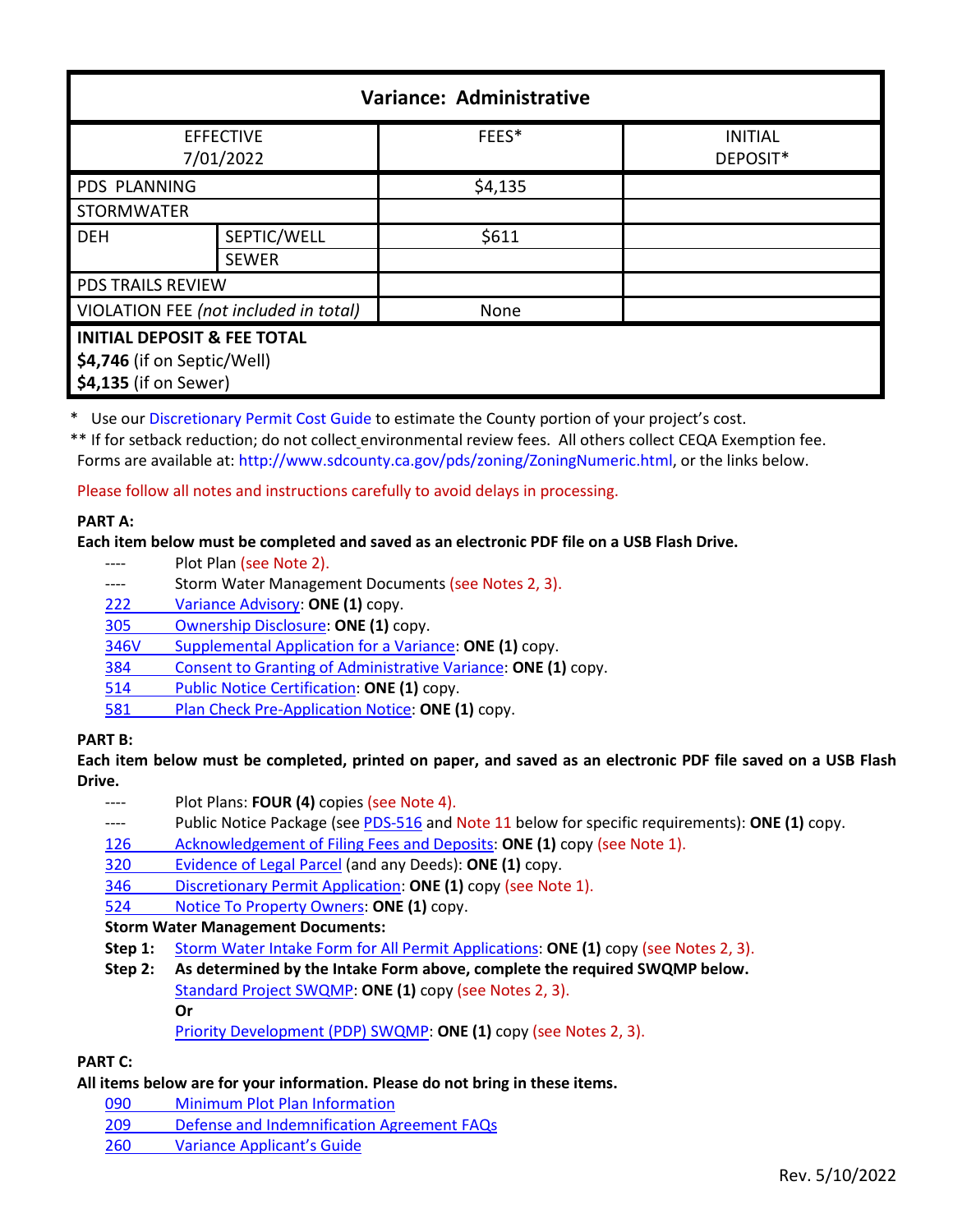- [515 Public Notice Procedure](http://www.sdcounty.ca.gov/pds/zoning/formfields/PDS-PLN-515.pdf)
- [516 Public Notice](http://www.sdcounty.ca.gov/pds/zoning/formfields/PDS-PLN-516.pdf) Applicant's Guide
- 906 [Signature Requirements](http://www.sdcounty.ca.gov/pds/zoning/formfields/PDS-PLN-906.pdf)
	- [Policy G-3: Determination of Legal Parcel](http://www.sdcounty.ca.gov/pds/zoning/formfields/POLICY-G-3.pdf)

#### **NOTES:**

## 1. **IMPORTANT:**

A Registered Property Owner **MUST SUBMIT** a **Signed Letter of Authorization** for an Agent if; An Authorized Agent signs the PDS-346 form and is not the registered owner of the parcel. Or, the parcel is owned by two or more registered owners.

Or, not all of the registered owners are signing the PDS-346 form.

Or, the Authorized Agent is not the Financially Responsible Party.

Or, the parcel is owned by a Corporation.

## **ADDITIONALLY:**

Financially Responsible Party **MUST SIGN** form PDS-126.

Financially Responsible Party **INFORMATION MUST MATCH EXACTLY** on form PDS-126 Authorized Agent **may sign** form PDS-346 **ONLY IF ATTACHED** to a **Signed Letter of Authorization.** 

- 2. Save each complete Study, Report, Plot Plan, Map, etc., as an electronic PDF file onto ONE (1) USB Flash Drive. Provide only ONE (1) USB Flash Drive. Submit only the requested files. Files CANNOT have any security restrictions or passwords. Please name each PDF file on the USB Flash Drive based on the "Title or Type" of document being submitted (examples: Plot Plan, Resource Protection Study, Grading Plan). Please note: the USB Flash Drive will not be returned.
- 3. The Storm Water Intake Form determines whether a project requires a Standard SWQMP or Priority Development Project (PDP) SWQMP. These forms and documents must be submitted on paper and as PDF files on the USB Flash Drive and have all required signatures.
- 4. Four (4) copies of plot plans. Plot plans must be 11" x 17" (Folded to 8  $\frac{1}{2}$ " x 11" with the lower right-hand corner exposed. Multiple sheets must be stapled into sets).

## **5. Administrative Variance covers:**

Setback encroachment up to 50% of that required to the property line. 75% increase in maximum fence requirements.

- 6. If for setback, Exempt CEQA Guidelines Section 15305.
- 7. NO FEES REQUIRED. Otherwise, Exempt CEQA Guidelines Section 15305. Collect CEQA Exemption Review Fee.
- 8. Project goes to local Community Planning Group and/or Design Review Board for recommendation.
- 9. If project is a violation, plans must have Code Compliance Officer's stamp before accepting the application.
- 10. Your application package must be complete when you bring it in for submittal. The submittal process begins at the main "Check-In" counter on the first floor.
- 11. Notice of the application shall be given to all property owners within 500' (feet) from the applicant's property and a minimum of 20 different owners. For example, if 20 different property owners cannot be found within a 500' radius, the notice area shall be expanded until 20 property owners are available for notification. See table on the next page for more details.